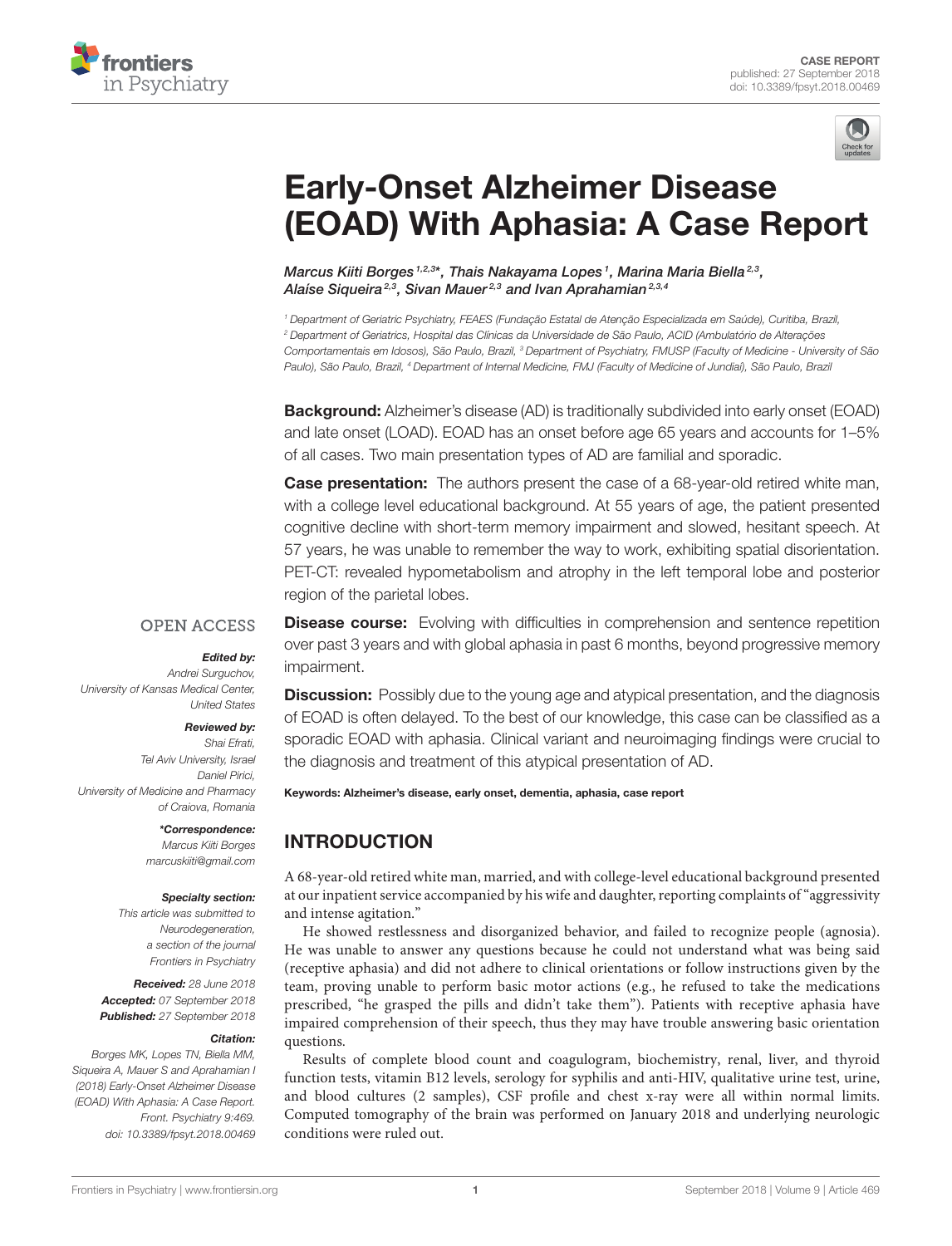# **BACKGROUND**

#### History

The patient was admitted to the emergency service on January 2018. The reason reported by the family members for the current admission was agitation "he can't keep still, walking back and forth the whole time" and aggressiveness "he tried to physically harm his wife and had to be kept away from mirrors and windows because he would try and shatter them."

At 55 years of age, the patient first presented cognitive decline with predominantly short-term memory loss and slowed, hesitant speech. According to the reports of his wife and daughter he tended to forget where he had left his keys and had trouble remembering recent events such as appointments.

At 57 years, he was no longer able to remember the way to work, stopped driving, and exhibited spatial disorientation. He became apathetic and had difficulties taking decisions at work and was unable to manage his finances. At this time, due to social and occupational deficits, the family decided to seek a Neurologist for clinical assessment. In October 2009 (at 59 years), he underwent a Magnetic Resonance of brain which revealed a reduced volume of hippocampi, particularly the choroidal fissures [grade II/III on Scheltens et al. [\(1\)](#page-3-0) scale]. After confirmation of a diagnosis of probable Alzheimer's disease (AD), he retired due to the disease.

Since 2013 (past 5 years after the diagnosis), he has been followed by a neurologist for treatment of cognitive symptoms with: donepezil 10 mg and memantine 20 mg. A follow-up Computed Tomography of the brain (August 2013) depicted bilateral (posterior) parietal atrophy, and most affected in the left temporal lobe. These regions were markedly atrophied.

A PET-CT scan (July 2015) showed signs of diffuse symmetrical volume reduction of the parenchyma in the cerebral hemispheres. Bilateral hypodensity of the periventricular white matter was evident. Hypometabolism was observed in the left temporal lobe and posterior region of the parietal lobes, diagnosis of probable EOAD (**[Figure 1](#page-2-0)**).

The patient presented hypertension, dyslipidemia and smoking previously, and unremarkable neuropsychomotor development. Also, he had no history of hospital admissions or surgery. Family members reported no history of neurodegenerative or psychiatric disease.

The patient evolved with difficulties in comprehension and sentence repetition over past 3 years and predominantly language deficits (global aphasia) in past 6 months. The patient has cognitive progressive decline when comparing his evaluations between January 2015: Mini-Mental State Examination (MMSE) = 13; Verbal Fluency Test (VFT) = 7; Clinical Dementia Rating  $(CDR) = 1$ ; Katz-Index of Independence in Activities of Daily Living  $(ADL) = 4$ ; Pfeffer-Functional Activities Questionnaire (FAQ) = 25; and January 2018:  $MMSE = not assessed; VFT = 0 (aphasia); CDR = 2, besides$ behavioral and psychological symptoms of dementia (BPSD), including: agitation, emotional lability, shifting between increased irritability or aggressiveness and apathy. The patient exhibited lack of initiative such as reduced interest in previously enjoyed activities. Inability to plan was another serious symptom. Occasionally the patient showed emotional blunting (with low emotional response).

He was taking losartan 50 mg, rosuvastatin calcium 10 mg, vitamin D, memantine 20 mg, donepezil 10 mg, venlafaxine 150 mg, and quetiapine 50 mg.

During the current hospital stay, in January 2018, he had a major episode of psychomotor agitation with risk of aggression. The patient was medicated with haloperidol and midazolam and physical restraints were applied for the patient's safety. The patient was distraught but showed no change in level of conscientiousness, and delirium was rejected.

The daughter assisted by providing a calm care environment, playing the patient's favorite song. Other measures taken were: promoting the patient's mobility ("taking him for walks around the woods in the hospital grounds"); increasing the level of lighting and reducing noise level in the room; and introducing protocols for sleep and fall prevention. Because the patient was in use of memantine 20 mg and donepezil 10 mg, quetiapine dose was increased from 50 to 400 mg (gradual escalation from 50 mg/day over 4 days). After no response to quetiapine, we switched to olanzapine 10 to 20 mg as alternative on the management of BPSD.

His wife reported that the patient was calm and more cooperative after adjusting medication and introducing the nonpharmacologic measures. Sleep quality improved and the patient walked with assistance, and no further chemical control or physical restraints were required up until hospital discharge on February 2018. The patient was referred for out-patient unit follow-up at Geriatrics and Geriatric Psychiatry services.

This study was carried out in accordance with the recommendations of the Declaration of Helsinki. Written informed consent was obtained from the patient for the publication of this case report. His anonymity has been preserved.

## REVIEW OF SIMILAR CASES

AD has two forms, with an estimated 5–10% of patients having the "pure familial" type, while the remaining 90–95% is generally referred to as having the "sporadic form" [\(2\)](#page-3-1).

In the past 20 years, a number of researchers have identified three genes (PSEN2, PSEN1, and PPA) that are defective in chromosomes 1, 14 and 21, respectively [\(3–](#page-3-2)[5\)](#page-3-3). Individuals with Alzheimer's mutations in any of these three genes tend to develop symptoms before age 65, early-onset Alzheimer's disease (EOAD), while the majority of cases have late-onset Alzheimer's disease (LOAD), in which symptoms appear at age 65 years or older [\(6\)](#page-3-4).

Case reports of EOAD are scarce in the literature. A search of the PubMed databases using the terms: ("Alzheimer's Disease" AND "early-onset") AND ("familial" OR "genetic") for the past five years, retrieved 34 published reports, only 15 of which were considered early-onset or familial AD cases. Of these reports, 10 cases were associated with genetic changes or mutations in PSEN1, 3 in PSEN2, only 1 in PPA and another in APOE. This explains the disease observed in family members over successive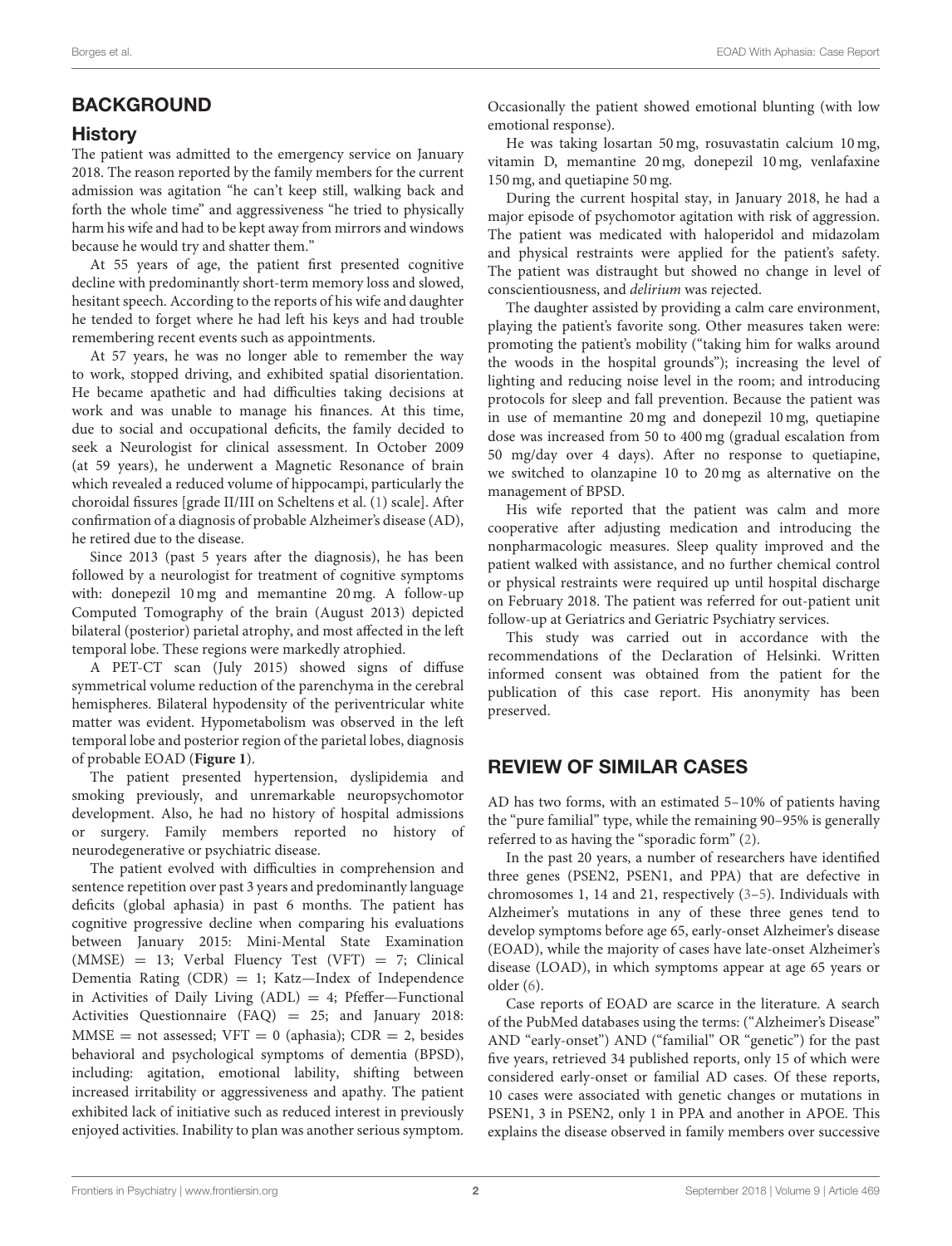

FIGURE 1 | PET-CT revealed hypometabolism and atrophy in the left temporal lobe and posterior region of the parietal lobes.

<span id="page-2-0"></span>generations, directly associated with a pattern of autosomal dominant gene transmission [\(7\)](#page-3-5). Even though these familial mutations have been well established and they support genetic risk factor for AD, together they only account for about 50% of all familial AD cases, suggesting that additional genetic remain to be identified [\(2\)](#page-3-1).

However, when the familial form is a possible diagnosis, there is no defined pattern of genetic inheritance [\(8\)](#page-3-6). There may be no family history in many early-onset pre-senile AD patients, as seen in the case reported. These cases can be described as occurring due to so-called "de novo" mutations [\(9\)](#page-3-7).

Although mutations in the known genes are a rare cause of AD, they are important for pre-symptomatic diagnostics of patients of autosomal dominant AD families that segregate these mutations. In sporadic cases, the ε4 allele of the apolipoprotein E (APOE) was indentified as a major risk factor contributing to the pathogenesis of AD in about 20% of the cases [\(10\)](#page-3-8).

Sporadic AD is characterized by an isolated case in the family or cases separated by more than three degrees of relationship. Sporadic AD represents approximately 75% of all cases. Typically, sporadic cases are LOAD, but approximately 40% of EOAD cases may be classified as sporadic possibly representing hidden familial or autosomal dominant disease [\(11\)](#page-3-9). This case report is considered a sporadic EOAD, despite the absence of family history and the fact that genetic and biomarkers tests were not performed in the patient. Legal representative of the patient didn't agree to proceed with genetic testing even after providing informed consent.

# **DISCUSSION**

## **Diagnosis**

We reported a case of probable EOAD at a moderate-to-severe stage, with symptoms onset at 55 years of age (pre-senile onset) and atypical presentation.

Behavior variant frontotemporal dementia (bvFTD) is characterized by prominent changes in personality, interpersonal relationships and conduct. Behavior changes are often the first symptoms in bvFTD, however they tend to occur later in EOAD. Besides, problems with spatial orientation, for example getting lost in familiar places, are more common in EOAD than in frontotemporal dementia (FTD).

Aphasia is categorized as expressive (Broca) or receptive (Wernicke's). Many patients have a component of both types of aphasia. Degenerative brain disorders cause mainly Wernicke's aphasia. Primary progressive aphasia (PPA) is the second major form of FTD that affects language skills, such as speaking, writing and comprehension. Individuals with logopenic variant of PPA, lose the ability to understand or formulate words in a spoken sentence. In the 45 to 65 age range, both bvFTD and PPA are nearly as common as EOAD [\(12\)](#page-3-10).

Logopenia is described as "mixed aphasia" because language expression is not fluent and understanding is impaired. In this case we reported the occurrence of receptive (Wernicke's) aphasia with logopenic characteristics in the course of EOAD.

Imaging studies investigated the overlap of the logopenic PPA and EOAD, comparing the pattern of cortical atrophy between AD variants [\(13,](#page-3-11) [14\)](#page-3-12). Consistent with structural neuroimaging findings, extensive atrophy of the temporal lobe, predominantly in the left posterior perisylvian region (including Wernicke's area), and the results of functional imaging with FDG PET confirm the pattern of left temporoparietal hypometabolism in patients with the logopenic variant [\(14\)](#page-3-12).

Common atrophy across variants was found in temporoparietal regions that comprise the posterior default mode network (DMN) [\(15,](#page-3-13) [16\)](#page-3-14). At EOAD, atrophy patterns have largely converged across AD variants [\(17,](#page-3-15) [18\)](#page-3-16). This pattern of damage is similar to that observed in early clinical stages of non-amnestic AD [\(19\)](#page-4-0). Possibly due to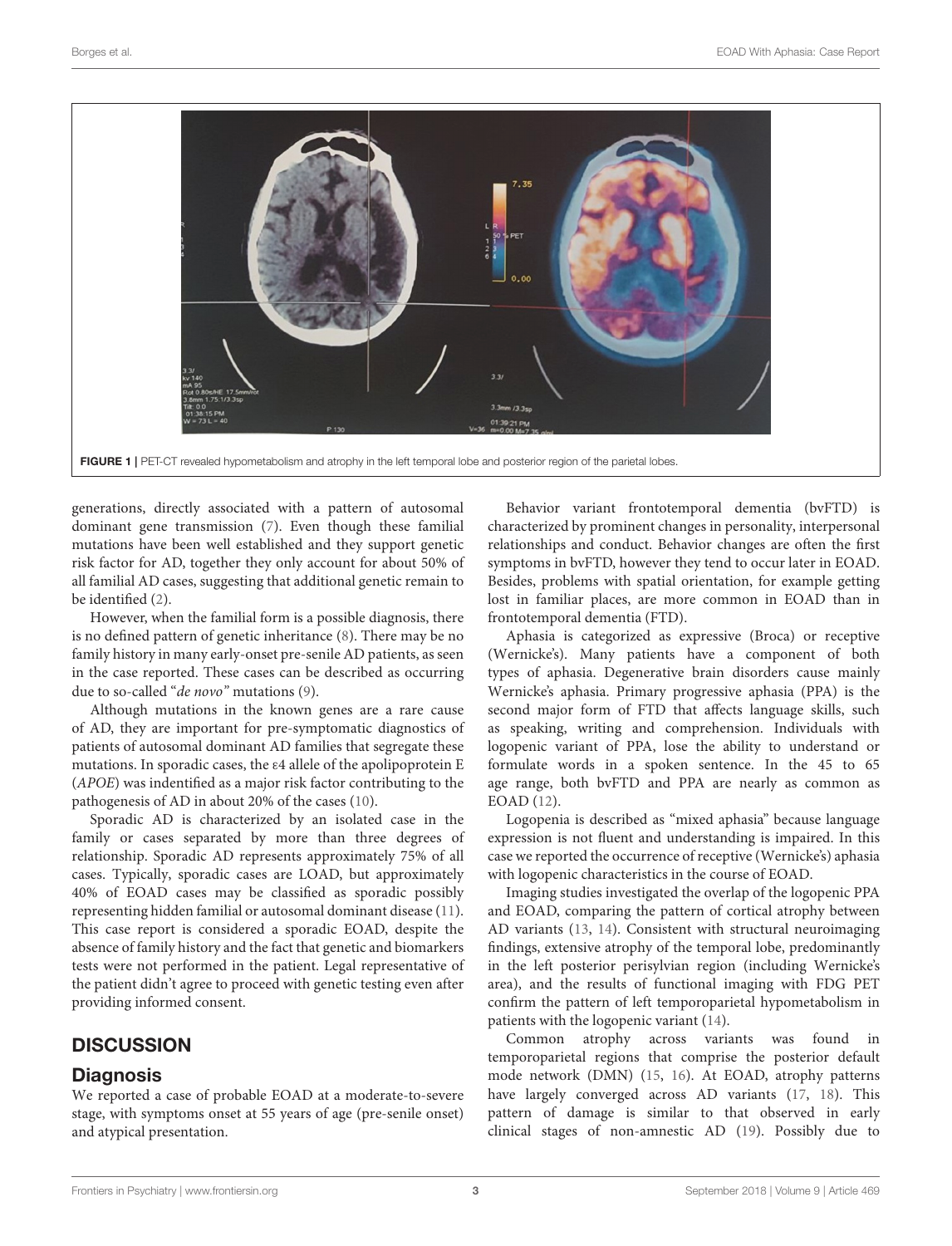the young age and atypical presentation, diagnostic accuracy is particularly low in EOAD and the diagnosis is often delayed [\(20\)](#page-4-1).

#### **Treatment**

The differential diagnosis of the dementias (FTD vs. AD) is vital for correct drug treatment. Treatment of moderate-tosevere AD consists of medications that affect the activity of the neurotransmitters acetylcholine and glutamate. Preliminary evidence of the DOMINO-AD study shows that this combination can delay the need for nursing home replacement of patient [\(21\)](#page-4-2).

In addition, Howard et al. [\(22\)](#page-4-3) demonstrated the value of maintenance treatment using donepezil, where patients randomly assigned to continue donepezil, switch to memantine alone or use both drugs (continue donepezil and start on memantine) showed benefits in cognitive and functional domains after 12 months compared to the placebo group. However, combined treatment for at least 12 months appeared not to be cost-effective compared with continuation with donepezil treatment alone, particularly in patients with advanced AD (MMSE < 10) [\(23\)](#page-4-4). Moreover, continuation with donepezil treatment appeared to be more effective than discontinuation [\(24\)](#page-4-5).

Experts recommend quetiapine as the most appropriate agent for all BPSD [\(25\)](#page-4-6), as seen in the case reported this atypical antipsychotic was the preferred first-line agent. Unfortunately, the patient failed to respond to quetiapine, and for this reason, the treatment was switched to olanzapine. However, the use of

## **REFERENCES**

- <span id="page-3-0"></span>1. Scheltens P, Launer LJ, Barkohof F, Weinstein HC, van Gool WA. Visual assessment of medial temporal lobe atrophy on magnetic ressonance imaging: interobserver reliability. J Neurol. (1995) 242:557–60.
- <span id="page-3-1"></span>2. Bélanger S, Pearson V, Poirier J. Pathophysiology: a neurochemical perspective. In: Gauthier S, editor. Clinical Diagnosis and Management of Alzheimer's Disease, 3th edn. London, UK: Informa Healthcare (2007). p. 16.
- <span id="page-3-2"></span>3. Schellenberg GD, Bird TD, Wijsman EM., Orr HT, Anderson L, Nemens E, et al. Genetic linkage evidence for a familial Alzheimer's disease locus on chromosome 14. Science. (1992) 258:668–71. doi: [10.1126/science.1411576](https://doi.org/10.1126/science.1411576)
- 4. Goldgaber D, Lerman MI, McBride OW, Saffiotti U, Gajdusek DC. Characterization and chromosomal localization of a cDNA encoding brain amyloid of Alzheimer's disease. Science (1987) 235:877–80. doi: [10.1126/science.3810169](https://doi.org/10.1126/science.3810169)
- <span id="page-3-3"></span>5. Russo C, Schettini G, Saido TC, Hulette C, Lippa C, Lannfelt L, et al. Preselinin-1 mutations on Alzheimer's disease. Nature (2000) 405:531–2. doi: [10.1038/35014735](https://doi.org/10.1038/35014735)
- <span id="page-3-4"></span>6. Alzheimer's Association. 2018 Alzheimer's disease facts and figures. Alzheimers Dement (2018) 14:367–429. doi: [10.1016/j.jalz.2018.02.001](https://doi.org/10.1016/j.jalz.2018.02.001)
- <span id="page-3-5"></span>7. Sherrington R, Rogaev EI, Liang Y, , Rogaeva EA, Levesque G, Ikeda M, et al. Cloning a gene bearing missense mutations in early-onset familial Alzheimer's disease. Nature (1995) 375:754–60. doi: [10.1038/375754a0](https://doi.org/10.1038/375754a0)
- <span id="page-3-6"></span>8. Gatz M, Reynolds CA, Fratiglioni L, Johansson B, Mortimer JA, Berg S, et al. Role of genes and environments for explaining Alzheimer disease. Arch Gen Psychiatry. 63:168–74. (2006) doi: [10.1001/archpsyc.63.2.168](https://doi.org/10.1001/archpsyc.63.2.168)
- <span id="page-3-7"></span>9. Bagyinszky E, Young YC, An SS, Kim S. The genetics of Alzheimer's disease. Clin Interv Aging. (2014) 9:535–51. doi: [10.2147/CIA.S51571](https://doi.org/10.2147/CIA.S51571)
- <span id="page-3-8"></span>10. Horaitis O, Talbot CC Jr, Phommarinh M, Phillips KM. (2007) Data from: Alzheimer Disease & FrontoTemporal Dementia Mutation Database (AD&FTDMD). Available online at: [http://www.molgen.ua.ac.be/](http://www.molgen.ua.ac.be/ADmutations) [ADmutations](http://www.molgen.ua.ac.be/ADmutations)

antipsychotics to treat the behavioral symptoms of dementia is associated with greater mortality [\(26\)](#page-4-7).

# CONCLUDING REMARKS

Biologically, important subgroups of AD patients may respond to different treatments. In this patient, pharmacologic and nonpharmacologic measures were effective in treatment of acute and treatment-resistant BPSD. Clinical variant and neuroimaging findings were crucial to the diagnosis and treatment of this atypical presentation of AD.

## ETHICS STATEMENT

This case study was carried out in accordance with the recommendations of the Ethical Committee of SMS—Curitiba (CAAE number: 93786618.9.0000.0101). An informed consent form authorizing the use of his clinical data for research purposes was signed by a responsible proxy.

## AUTHOR CONTRIBUTIONS

MKB, MMB, and IA substantial contributions to the conception or design of the work. MKB, TNL, AS, and SM the acquisition, analysis or interpretation of data for the work. MKB and IA drafting the work or revising it critically for important intellectual content. MKB, TNL, MMB, AS, SM, and IA final approval of the version to be published.

- <span id="page-3-9"></span>11. Goldman JS, Hahn SE, Catania JW, LaRusse-Eckert S, Butson MB, Rumbaugh M, et al. Genetic counseling and testing for Alzheimer disease: joint practice guidelines of the american college of medical genetics and the National Society of Genetic Counselors. Genet Med. (2011) 13:597– 605. doi: [10.1097/GIM.0b013e31821d69b8](https://doi.org/10.1097/GIM.0b013e31821d69b8)
- <span id="page-3-10"></span>12. Robson H, Sage K, Ralph MA. Wernicke's aphasia reflects a combination of acoustic-phonological and semantic control deficits: a case-series comparison of Wernicke's aphasia, semantic dementia and semantic aphasia. Neuropsychologia (2012) 50:266–75. doi: [10.1016/j.neuropsychologia.2011.11.021](https://doi.org/10.1016/j.neuropsychologia.2011.11.021)
- <span id="page-3-11"></span>13. Migliaccio R, Agosta F, Rascovsky K, Karydas A, Bonasera S, Rabinovici GD, et al. Clinical syndromes associated with posterior atrophy: early age at onset AD spectrum. Neurology (2009) 73:1571–78. doi: [10.1212/WNL.0b013e3181c0d427](https://doi.org/10.1212/WNL.0b013e3181c0d427)
- <span id="page-3-12"></span>14. Madhavan A, Whitwell JL, Weigand SD, Duffy JR, Strand EA, Machulda MM, et al. FDG PET and MRI in logopenic primary progressive aphasia versus dementia of the Alzheimer's type. PLoS ONE (2013) 8:e62471. doi: [10.1371/journal.pone.0062471](https://doi.org/10.1371/journal.pone.0062471)
- <span id="page-3-13"></span>15. Lehmann M, Barnes J, Ridgway GR, Ryan NS, Warrington EK, Crutch SJ, et al. Global gray matter changes in posterior cortical atrophy: a serial imaging study. Alzheimers Dement [\(2012\) 8:502–12. doi: 10.1016/j.jalz.2011.](https://doi.org/10.1016/j.jalz.2011.09.225) 09.225
- <span id="page-3-14"></span>16. Adriaanse SM, Binnewijzend MA, Ossenkoppele R, Tijms BM, van der Flier WM, Koene T, et al. Widespread disruption of functional brain organization in early-onset alzheimer's disease. PLoS ONE (2014) 9:e102995. doi: [10.1371/journal.pone.0102995](https://doi.org/10.1371/journal.pone.0102995)
- <span id="page-3-15"></span>17. Ridgway GR, Lehmann M, Barnes J, , Rohrer JD, Warren JD, Crutch SJ, et al. Early-onset alzheimer disease clinical variants: multivariate analyses of cortical thickness. Neurology (2012) 79:80–4. doi: [10.1212/WNL.0b013e31825dce28](https://doi.org/10.1212/WNL.0b013e31825dce28)
- <span id="page-3-16"></span>18. Ossenkoppele R, Cohn-Sheehy BI, La Joie R, Vogel JW, Möller C, Lehmann M, et al. Atrophy patterns in early clinical stages across distinct